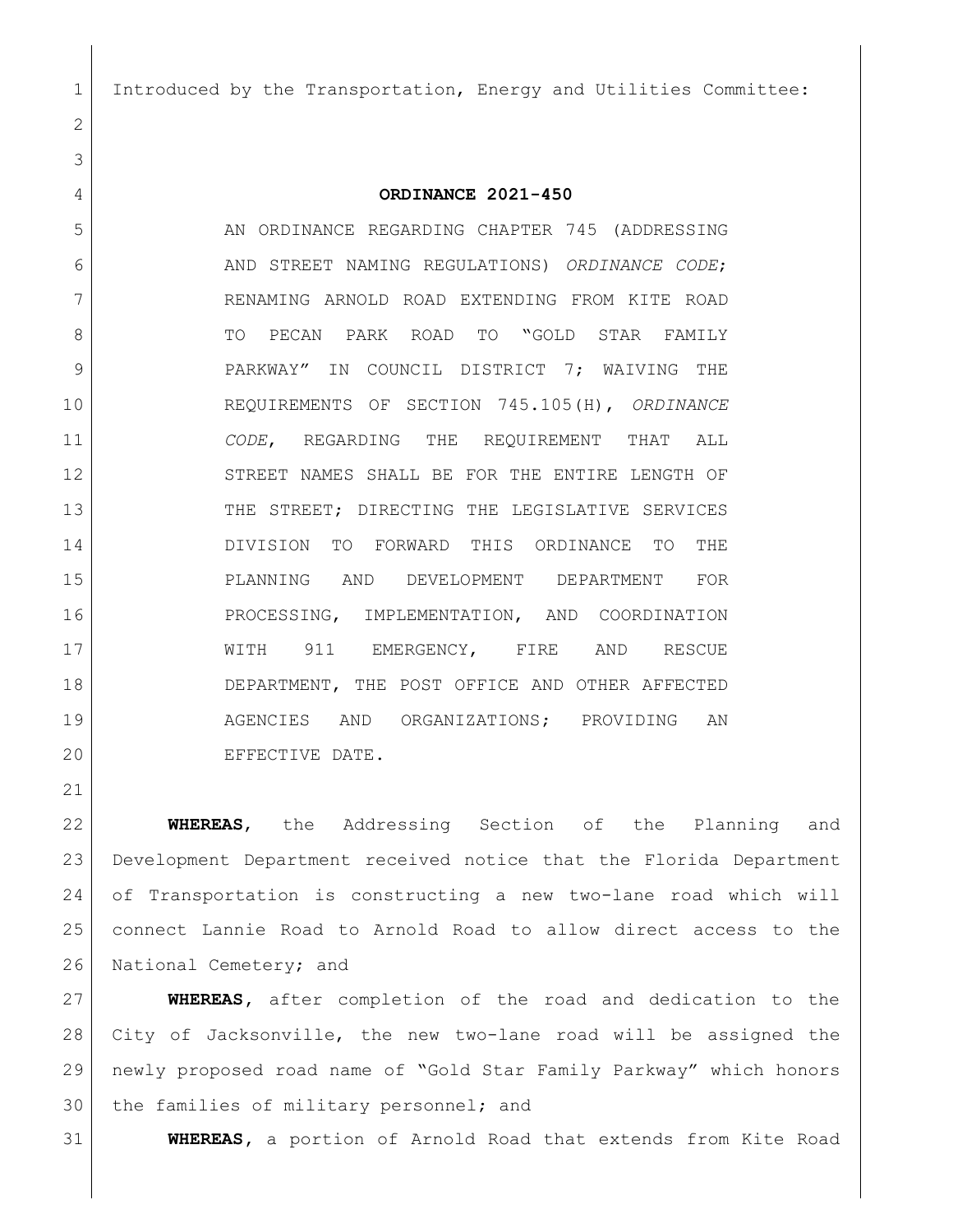1 to Pecan Park road will be re-named to "Gold Star Family Parkway"; and

 **WHEREAS,** the street name change from Arnold Road to "Gold Star Family Parkway" affects the address re-assignment of 3 property owners; and

 **WHEREAS,** on April 28,2021, and June 3, 2021, and pursuant to section 745.105, Ord. Code the Planning and Development Department 8 | mailed written notification of the proposed street name change from Arnold Road to "Gold Star Family Parkway" to the property owners assigned to the designated street name which notice requested the property owner's written approval or objection to the proposed 12 street name change. A copy of the April 28, 2021, and June 3, 2021, letters are attached as **Exhibits 1 and 2**; and

 **WHEREAS,** the property owners failed to respond to the Planning Department's letters seeking their consent or objection, therefore, pursuant to Section 745.105, Ordinance Code, the property owners 17 are deemed to have consented to the street name change; and

 **WHEREAS,** the Addressing Staff invited the applicant and the property owners to the February 3, 2021, public meeting of the 911 Emergency Addressing Advisory Committee in order to participate in the discussion regarding the "Gold Star Family Parkway" street name 22 change request; and

 **WHEREAS,** on February 3, 2021, the 911 Emergency Addressing Advisory Committee determined and voted to approve the proposed 25 | street name change to "Gold Star Family Parkway". An excerpt of the minutes of the February 3, 2021, meeting are attached hereto as **Exhibit 3;** and

 **WHEREAS**, on February 24, 2021, the Jacksonville Historic Preservation Commission reviewed the street name request, and recommended to change Arnold Road to "Gold Star Family Parkway"; a copy of the recommendation and the minutes of the Jacksonville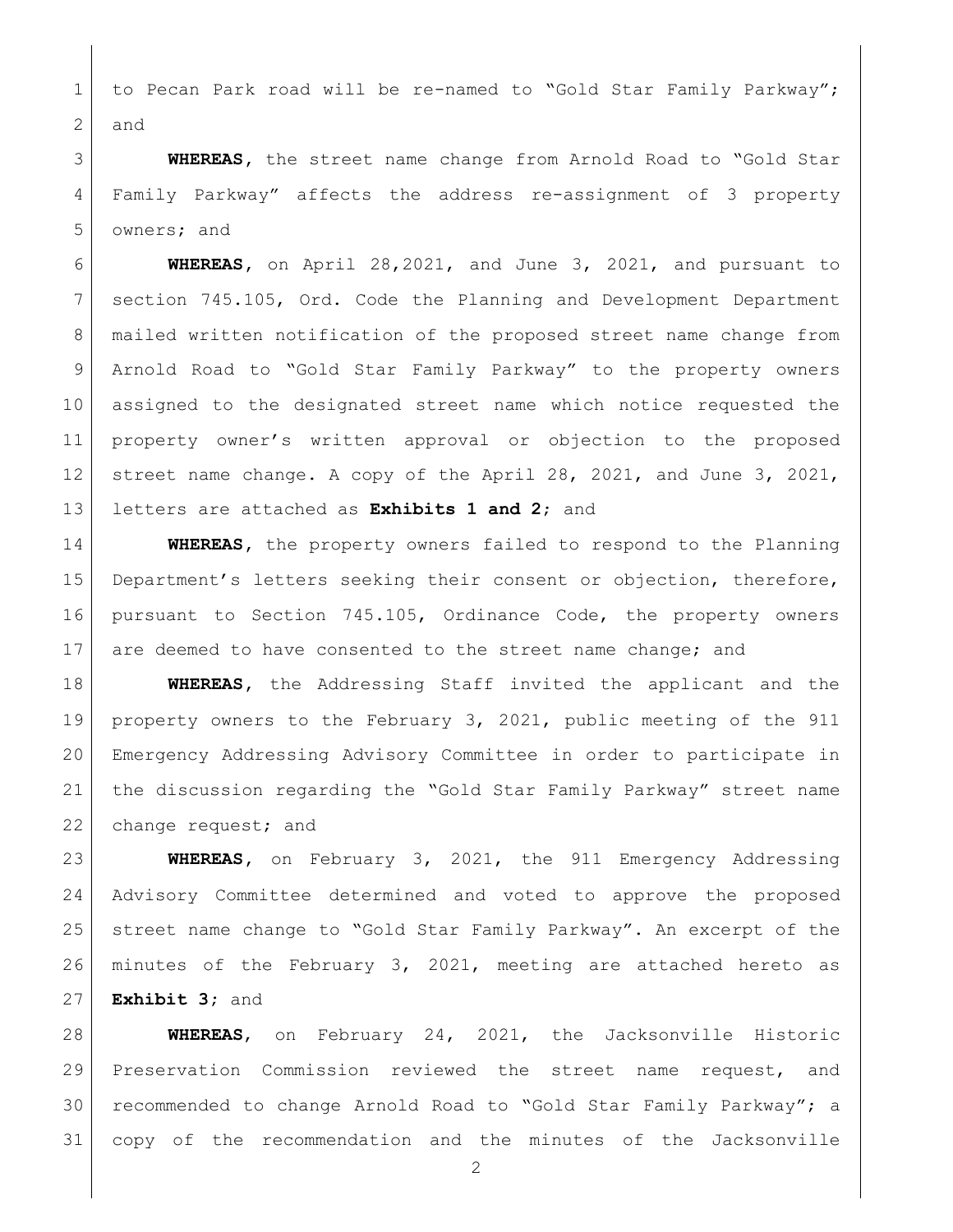Historic Preservation Commission are attached hereto as **Exhibit 4**; and

 **WHEREAS,** a copy of the map of "Arnold Road" is attached hereto as **Exhibit 5;** and

 **WHEREAS**, the Council finds it appropriate to change the referenced portion of Arnold Road to "Gold Star Family Parkway"; 7 now therefore,

**BE IT ORDAINED** by the Council of the City of Jacksonville:

 **Section 1. Arnold Road Renamed.** The street name of that portion of Arnold Road extending from Lannie Road to Pecan Park Road, in Council District 7, is hereby renamed "Gold Star Family Parkway", by which name such street segment shall be hereafter known and designated. A copy of the map of the renamed "Gold Star Family Parkway" is attached hereto as **Exhibit 5.**

 **Section 2. Waiver of Section 745.105 (h), Ordinance Code.** Subsection 745.105 (h), *Ordinance Code*, requiring that street name changes be for the entire length of a street, is hereby waived to allow for the new street name for only a portion of the street as 19 set forth in Section 1 hereof.

 **Section 3. Directing Legislative Services to forward a copy to the Planning and Development Department.** The Chief of Legislative Services is requested to send a copy of this legislation, once enacted, to the Planning and Development Department, Addressing Section, for processing, implementation, and coordination with 911 Emergency, Fire and Rescue Department, the Post Office, Public Works Department, Traffic Engineering Division 27 and other affected agencies and organizations.

 **Section 4. Effective Date.** This ordinance shall become effective upon signature by the Mayor or upon becoming effective without the Mayor's signature.